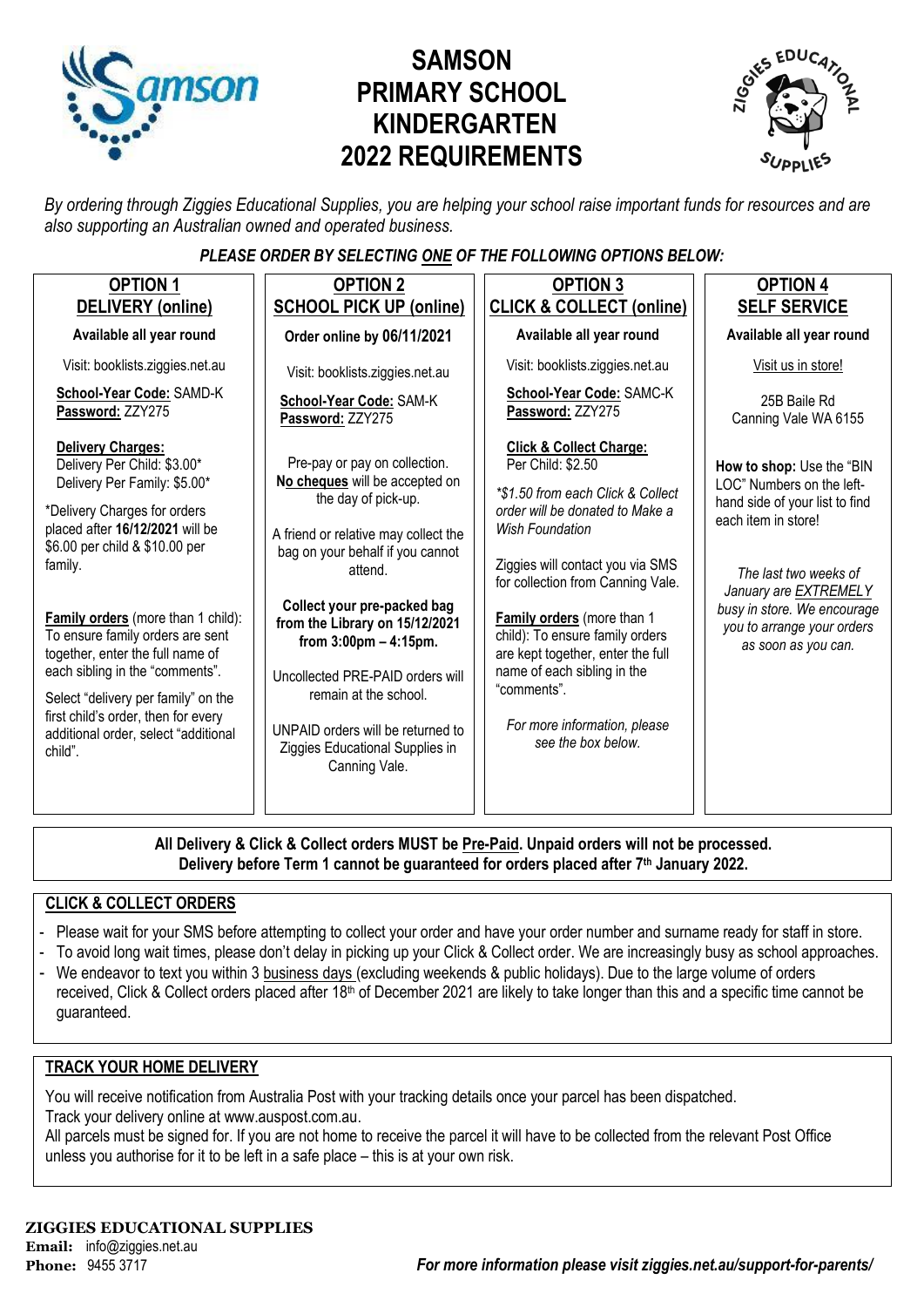

### **MISSING ITEMS**

Please ensure that you open your parcel and check your order as soon as you receive it. If you have any items missing from your pack that are not listed as being on back order, PLEASE NOTIFY US WITHIN 14 DAYS OF RECEIVING your order by emailing info@ziggies.net.au.

*Any claims made after this date will not be accepted.*

### **REFUNDS**

- Refunds will be granted for textbooks/workbooks on your Requirements List that are in **PERFECT** condition up to the **14th February 2022** or **14 days from date of purchase** (whichever is the latter). PERFECT condition = still wrapped in packaging, no name written on, no bent corners, no book covering.
- **NO REFUNDS WILL BE GIVEN FOR DIGITAL PRODUCTS.**
- Ziggies will gladly refund or exchange any items deemed faulty from the manufacturer.
- **NO REFUNDS WILL BE ISSUED FOR ITEMS MARKED WITH A #, THESE ITEMS ARE FIRM SALE.**

**Please note: A refund or exchange cannot be given if the receipt is not presented.**

| <b>Store Trading Hours:</b>                                                                                                                      |                                                                                                        | <b>Store locations:</b>                                                                                                                                                                                                                                                   |  |  |
|--------------------------------------------------------------------------------------------------------------------------------------------------|--------------------------------------------------------------------------------------------------------|---------------------------------------------------------------------------------------------------------------------------------------------------------------------------------------------------------------------------------------------------------------------------|--|--|
| Mon – Fri                                                                                                                                        | $9:00am - 5:00pm$                                                                                      | 25B Baile Rd<br>❖<br>Canning Vale WA 6155                                                                                                                                                                                                                                 |  |  |
| Saturday                                                                                                                                         | $9:00$ am $-1:00$ pm                                                                                   |                                                                                                                                                                                                                                                                           |  |  |
| <b>Extended hours:</b><br>Sat 8 <sup>th</sup> Jan<br>Sat 15 <sup>th</sup> Jan<br>Sat 22 <sup>nd</sup> Jan<br>Thurs 27 <sup>th</sup> Jan          | $9:00$ am $-3:00$ pm<br>$9:00am - 3:00pm$<br>$9:00am - 5:00pm$<br>$8:00am - 6:00pm$                    | <b>Parking:</b> Please be aware that there is limited parking in the<br>last two weeks of January. Please be respectful of<br>neighbouring businesses.<br>To avoid parking issues, we strongly encourage you to visit<br>our store earlier or select the delivery option. |  |  |
| Fri 28 <sup>th</sup> Jan<br>Sat 29 <sup>th</sup> Jan<br>Sun 30 <sup>th</sup> Jan<br>Mon 31 <sup>st</sup> Jan<br>Sat 5 <sup>th</sup> Feb          | $8:00am - 6:00pm$<br>$9:00am - 5:00pm$<br>$11:00am - 4:00pm$<br>$8:00am - 6:00pm$<br>$9:00am - 3:00pm$ |                                                                                                                                                                                                                                                                           |  |  |
| * Christmas Eve (24th Dec) 9:00am-3:00pm<br>* Closed all public holidays (i.e. Christmas Day,<br>Boxing Day, New Year's Day, Australia Day etc.) |                                                                                                        |                                                                                                                                                                                                                                                                           |  |  |

#### **Covid-19**

Due to the current situation with Covid-19, we will be monitoring and restricting (if necessary) the number of customers in store for the safety of our customers and staff. If you are visiting our stores in the last 2 weeks of January, please be aware that you may need to wait in line to enter our stores for self-service, so please limit the number of family members you bring with you. We highly recommend that you visit before this time. All customers will be required to sign in using the Safe WA App or the manual register.

### **Plastic Bags**

We encourage you to bring re-usable bags into store if doing self-service. Re-usable plastic and fabric bags will be available to purchase if required.

#### **Parents to Supply**

2x Boxes of Tissues (200's) 1x Cotton Hand Towel (named) 1x Hat (Available from the P&C Uniform Shop) 1x Drink Bottle